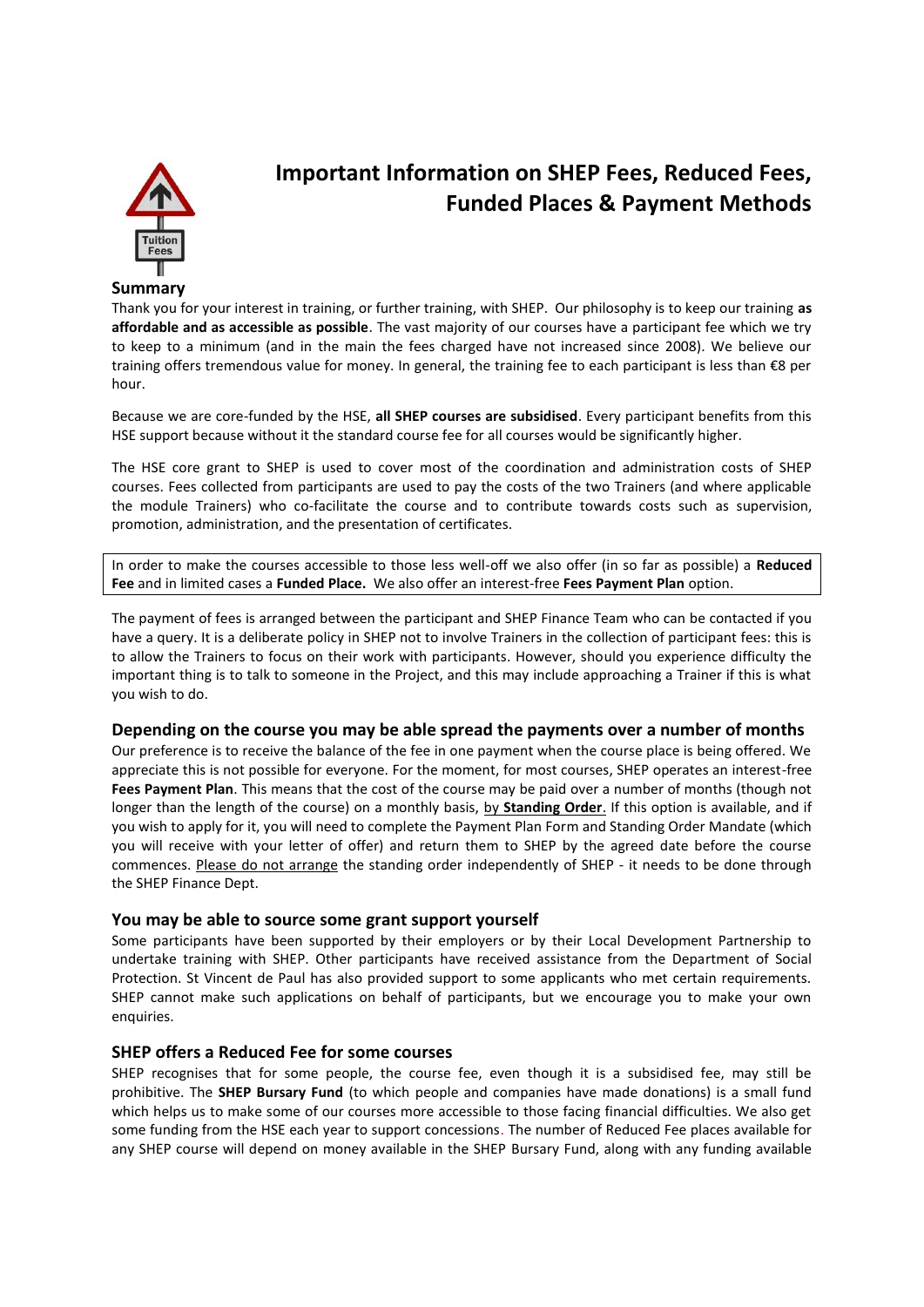from the HSE. Priority is generally given to SHEP's two foundation courses (the SHEP Certificate in Personal Development and the SHEP Certificate in Social Awareness and Community Empowerment).

# **Exceptionally, a Funded Place may be available**

Unlike the SCPD, where in recent years SHEP has applied each year to the Department of Social Protection for a grant to support a small number of participants on each SHEP Certificate in Personal Development Course with fully funded places, **this option is not available for the Introduction to Advocacy course.** 

# **Eligibility to apply for a Reduced Fee place**

You may apply for a Reduced Fee place if you are

- i) a social welfare recipient or
- ii) a full-time student or
- iii) iii) if you are experiencing financial hardship.

Criteria are as follows:

- i) a social welfare recipient in receipt of one of the following Social Welfare benefits/allowances:
- Blind Person's Allowance
- Carer's Allowance
- Carer's Benefit
- Disability Allowance
- Working Family Payment
- Farm Assist
- Illness Benefit
- Invalidity Pension
- Job Seeker's Allowance
- Job Seeker's Benefit
- One Parent Family Payment
- ii) Supplementary Welfare Allowance full-time student: you may apply for a reduced fee place by submitting a letter setting out your case.
- iii) financial hardship: if you are in receipt of one of the following payments and are experiencing financial hardship - *Guardian's Payment, Pre-Retirement Allowance, State Pension Widows/Widower or Surviving Civil Partner's Pension;* or if you are in other difficult financial circumstances, you may apply for a reduced fee place by submitting a letter setting out your case.

There is a very limited amount of money available in the SHEP Bursary Fund for reduced fees. We cannot guarantee therefore that all applicants will be successful. Please note reduced fees will be awarded to those who meet the eligibility criteria on a **'first-come, first–served'** basis. **Early applications have an advantage.** 

## **How to apply for a Reduced Fee or a Funded Place:**

To apply, you must complete and submit the standard **Course Application Form** and also enclose the following:

- A completed **Reduced Fee / Funded Place Application Form**
- **Evidence** of your receipt of the relevant Social Welfare payment or (if you are **not** a social welfare recipient) a letter setting out your case for a Reduced fee Place

## **How applications are processed**

All of the applications for Reduced Fee places will be assessed by the Director. All applicants for Reduced Fee places will be notified of the result when course places are offered. In so far as possible all applicants for Funded Places will be notified of the result when course places are offered. For those who don't qualify for a Reduced Fee or a Funded Place it is important to remember that**, for most courses, a Payment Plan can be arranged** to pay the remainder of the fee in instalments over the duration of the course. Details of how to do this will be enclosed with the course place offer.

## **You must apply for each course**